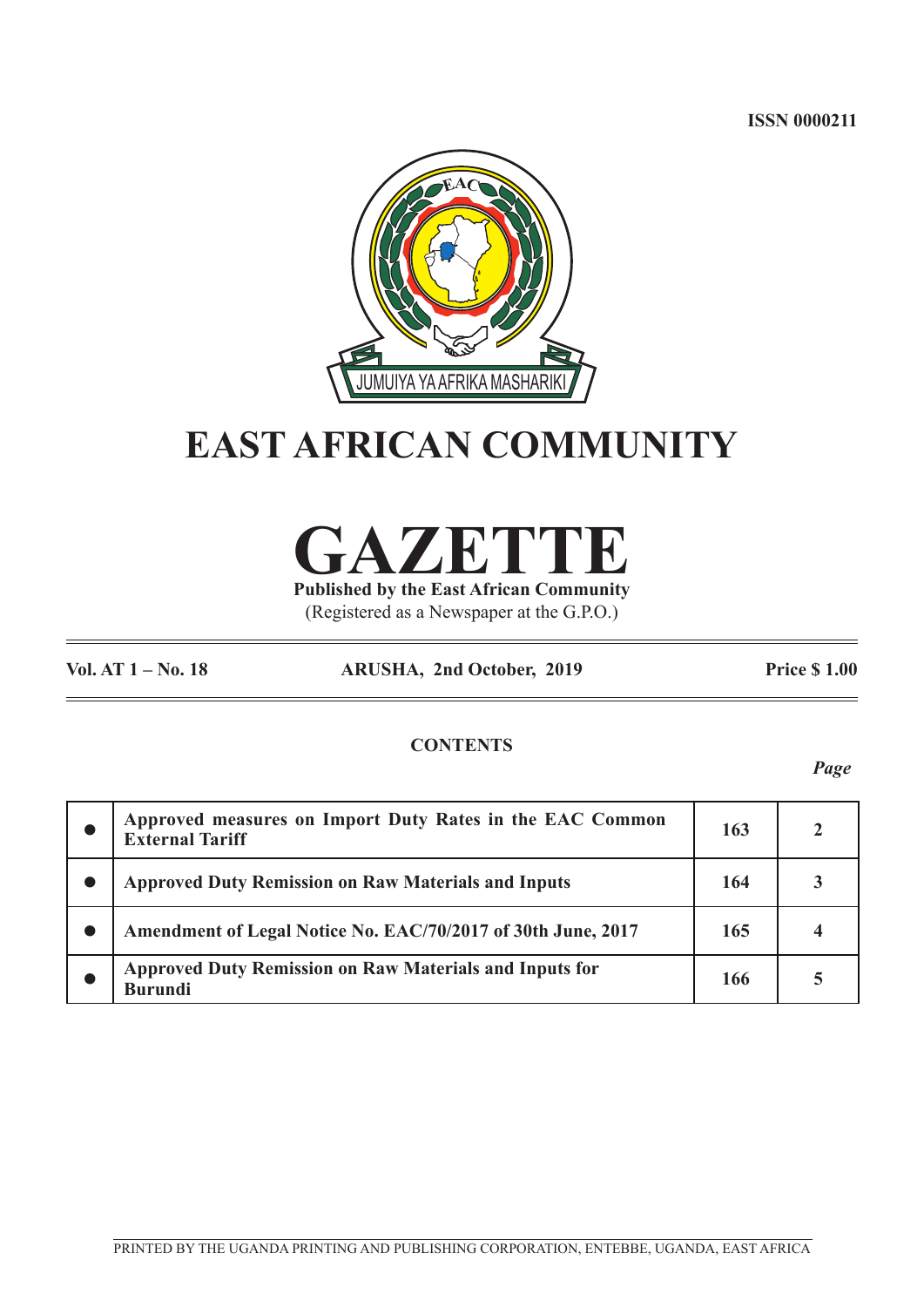Legal Notice No. EAC/163/2019

## **EAST AFRICAN COMMUNITY GAZETTE**

## **THE PROTOCOL ON THE ESTABLISHMENT OF THE EAST AFRICAN COMMUNITY CUSTOMS UNION**

#### **LEGAL NOTICE**

In EXERCISE of the powers conferred upon the Council of Ministers by Articles 12 (3) and 39(c) of the Protocol on the Establishment of the East African Community Customs Union, the Council of Ministers has approved the following measures on customs duty rates on the items provided under The Harmonized Community Description and Coding System in Annex 1 to the Protocol:

| S/N | <b>HS</b> code           | <b>DESCRIPTION</b>                                                                            | <b>DECISION</b>                                                                                                                                     |  |  |
|-----|--------------------------|-----------------------------------------------------------------------------------------------|-----------------------------------------------------------------------------------------------------------------------------------------------------|--|--|
| 1.  | 5513.11.00               | Grey Fabrics                                                                                  | Uganda to stay application of EAC CET rate of 25% and<br>apply a duty rate of 0% up to 30th June, 2020.                                             |  |  |
| 2.  | 3306.10.00<br>3306.90.00 | Tooth paste and mouth wash preparations                                                       | Delete item 58 from Legal Notice no. EAC/76/2019                                                                                                    |  |  |
| 3.  | 6405.10.00               | Shoes with Leather Uppers                                                                     | assign the item as sensitive for the Republic of Kenya;<br>(a)                                                                                      |  |  |
| 4.  | 6405.20.00               | Shoes with Textile Uppers                                                                     | and<br>Kenya to stay application of EAC CET rate and apply<br>(b)                                                                                   |  |  |
| 5.  | 6405.90.00               | Shoes with any other Uppers                                                                   | duty rate of 35% or USD 10 per pair whichever is<br>higher up to 30th June, 2020<br>(c) delete item 17 and 18 from Legal Notice no.<br>EAC/76/2019. |  |  |
| 6.  | 6404.11.00               | Sports footwear; tennis shoes, basketball<br>shoes, gym shoes, training shoes and the<br>like | assign the item as sensitive for the Republic of Kenya;<br>(a)<br>and<br>(b) Kenya to stay application of EAC CET rate and apply                    |  |  |
| 7.  | 6403.12.00               | Ski-boots, cross country ski footwear and<br>snowboard boots                                  | duty rate of 35% or USD 10 per pair whichever is<br>higher up to 30th June, 2020.                                                                   |  |  |
| 8.  | 4202.21.10               | Travel goods (i.e. Trunks, Suitcases,<br>Sports Bags and Similar Items) of<br>Leather         | assign the item as sensitive for the Republic of Kenya;<br>(a)<br>and<br>Kenya to stay application of EAC CET rate and apply<br>(b)                 |  |  |
| 9.  | 4202.11.20               | Toilet Bags and Cases of Leather                                                              | duty rate of 35% up to 30th June, 2020                                                                                                              |  |  |
| 10. | 4202.11.30               | Satchels                                                                                      |                                                                                                                                                     |  |  |
| 11. | 4202.11.40               | <b>Satchels Tiles</b>                                                                         |                                                                                                                                                     |  |  |
| 12. | 4202.12.60               | <b>Brief Cases of Leather</b>                                                                 |                                                                                                                                                     |  |  |
| 13. | 4202.11.50               | <b>Executive Cases of Leather</b>                                                             |                                                                                                                                                     |  |  |
| 14. | 4202.19.50               |                                                                                               |                                                                                                                                                     |  |  |
| 15. | 4202.21.10               | Handbags and Shopping Bags of Leather                                                         |                                                                                                                                                     |  |  |
| 16. | 4202.22.20               | Handbags and Shopping Bags of Leather                                                         |                                                                                                                                                     |  |  |
| 17. | 4202.22.30               |                                                                                               |                                                                                                                                                     |  |  |
| 18. | 4202.29.10               |                                                                                               |                                                                                                                                                     |  |  |
| 19. | 4202.31.20               | Wallets and Purses of Leather                                                                 |                                                                                                                                                     |  |  |
| 20. | 4202.91.00               |                                                                                               |                                                                                                                                                     |  |  |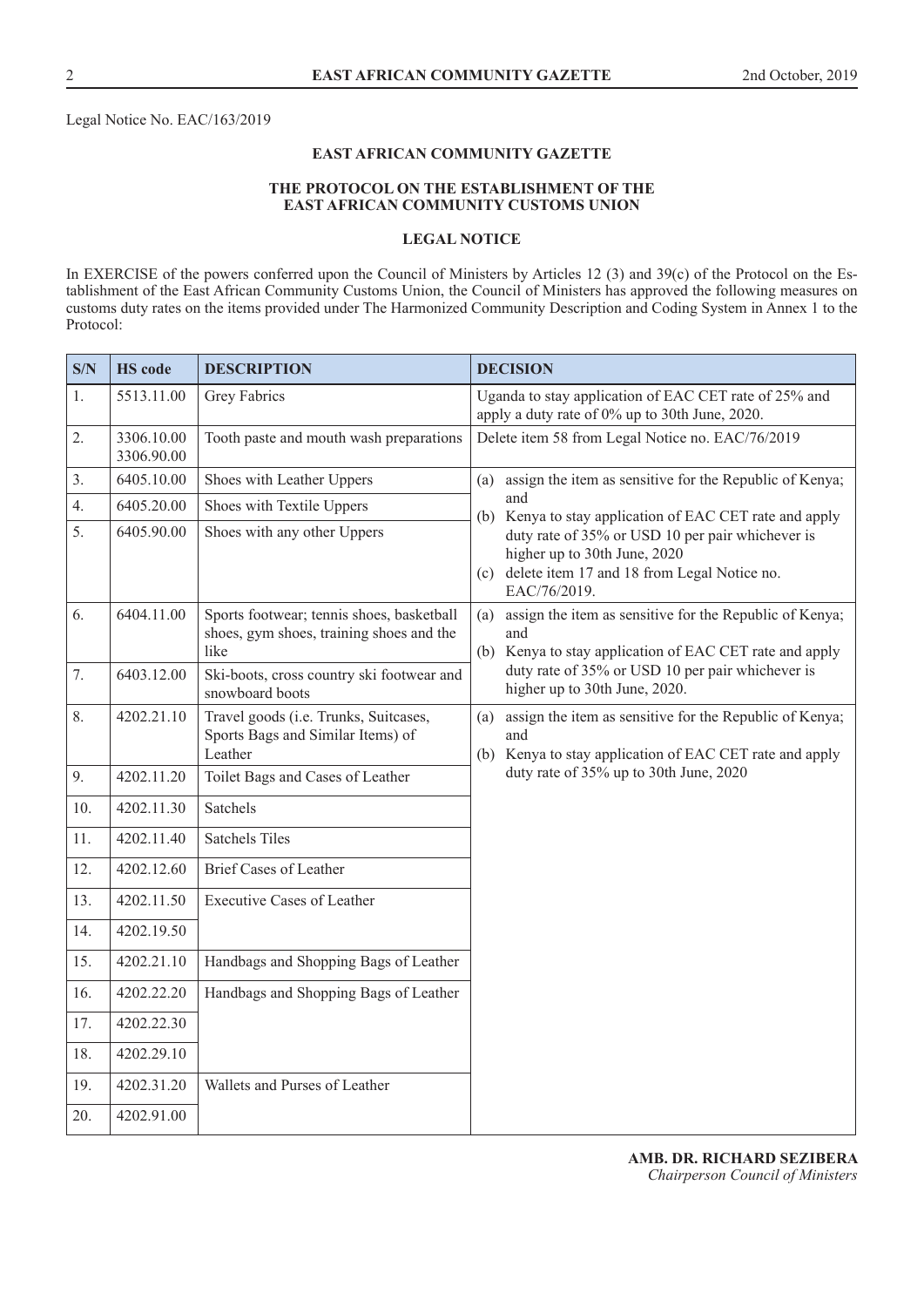Legal Notice No. EAC/164/2019

## **THE EAST AFRICAN COMMUNITY CUSTOMS MANAGEMENT ACT 2004**

## **EAST AFRICAN COMMUNITY CUSTOMS MANAGEMENT (DUTY REMISSION) REGULATIONS, 2008**

## **LEGAL NOTICE**

In EXERCISE of the powers conferred upon the Council of Ministers by Section 140 of the East African Community Customs Management Act 2004, the Council of Ministers has approved a remission of duty on the following raw materials and industrial inputs for the manufacture of goods as follows:

| $\mathbf{S/N}$ | <b>HS CODE</b>                                | <b>DESCRIPTION</b>                               | <b>REMISSION</b>                                                                                                       |
|----------------|-----------------------------------------------|--------------------------------------------------|------------------------------------------------------------------------------------------------------------------------|
|                | 1006.20.00                                    | Brown Husked Rice<br>Uganda                      | Uganda granted a remission of duty and to apply a<br>specific duty rate of \$150/MT up to 30 <sup>th</sup> June, 2020. |
| 2.             | Inputs for the manufacture<br>of Life Jackets | Inputs to manufacture Life<br>Jackets            | Granted duty remission to Inputs to manufacture Life<br>Jackets at duty rate of 0%.                                    |
| 3.             | 5407.20.00                                    | PP Woven Fabrics for<br>manufacture of Tarpaulin | Granted duty remission at the duty rate of 10% on PP<br>Woven Fabrics for manufacture of Tarpaulin                     |

## **AMB. DR. RICHARD SEZIBERA,**

*Chairperson Council of Ministers .*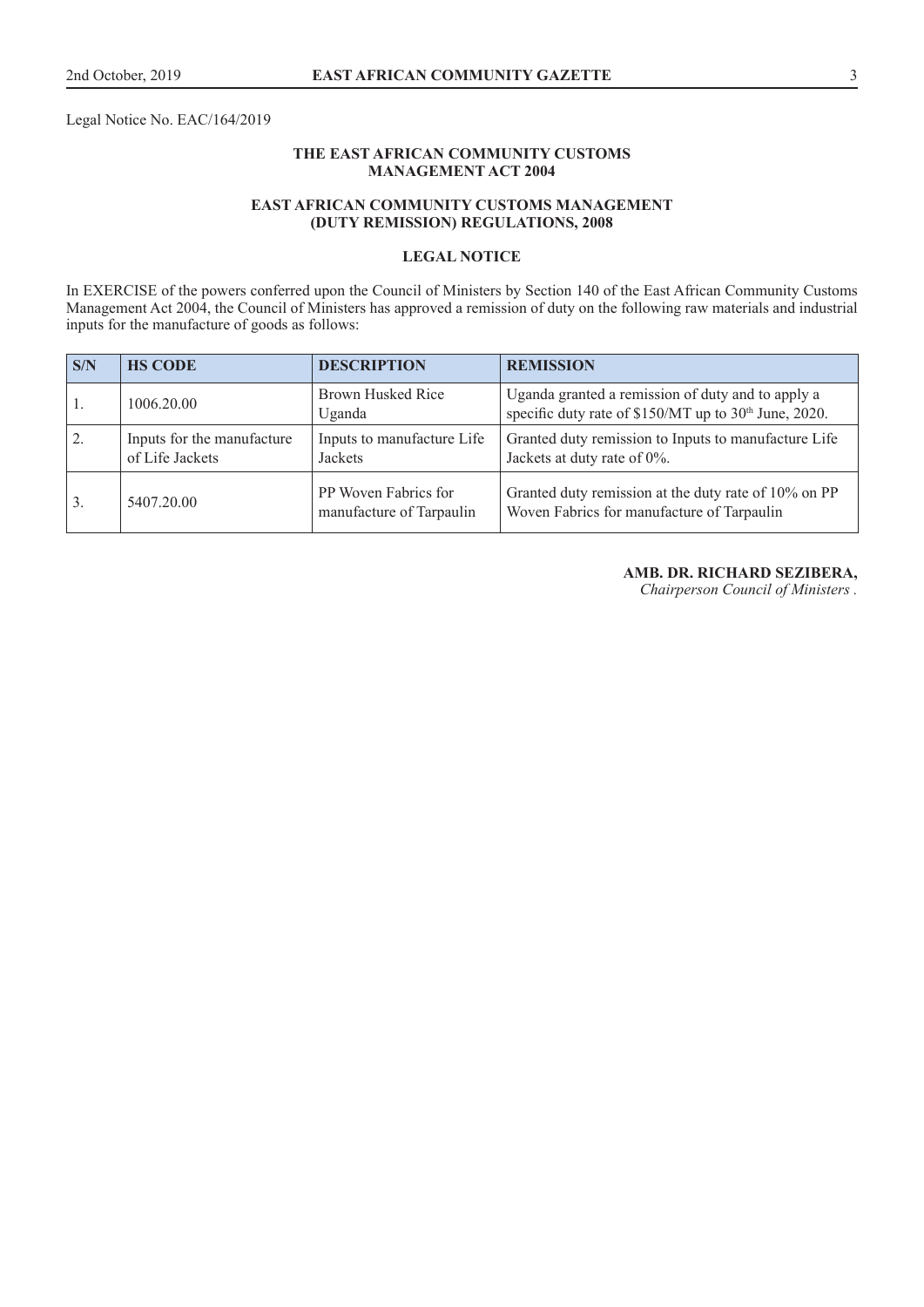Legal Notice No. EAC/165/2019

## **THE EAST AFRICAN COMMUNITY CUSTOMS MANAGEMENT ACT 2004**

## **EAST AFRICAN COMMUNITY CUSTOMS MANAGEMENT (DUTY REMISSION) REGULATIONS, 2008**

## **LEGAL NOTICE**

In EXERCISE of the powers conferred upon the Council of Ministers by Section 140 of the East African Community Customs Management Act 2004, the Council of Ministers has amended Legal Notice No. EAC/70/2017 item No. 5 of 30th June, 2017 to read *"Granted duty remission on inputs to manufacture, assemble, repair and rehabilitate ships and pontoons at a duty rate of 0%".* 

> **AMB. DR. RICHARD SEZIBERA,** *Chairperson Council of Ministers.*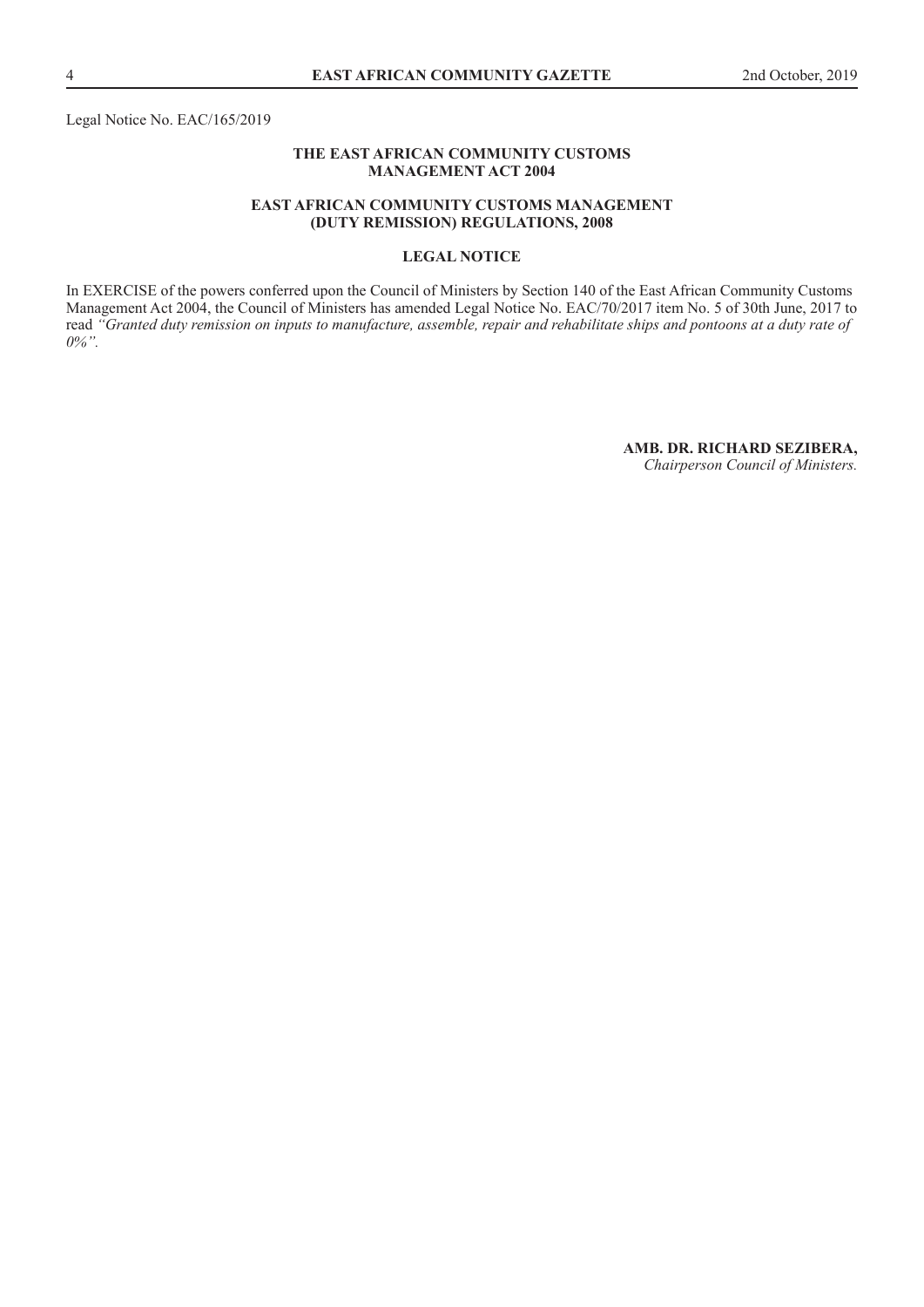Legal Notice No. EAC/166/2019

## **THE EAST AFRICAN COMMUNITY CUSTOMS MANAGEMENT ACT 2004**

## **EAST AFRICAN COMMUNITY CUSTOMS MANAGEMENT (DUTY REMISSION) REGULATIONS, 2008**

## **LEGAL NOTICE**

In EXERCISE of the powers conferred upon the Council of Ministers by Section 140 of the East African Community Customs Management Act 2004, the Council of Ministers has approved a remission of duty at the rate of 0% on the following raw materials and industrial inputs imported by manufacturers in Burundi for one year:

| <b>SN</b> | <b>COMPANY</b><br><b>NAME</b>      | <b>HS CODE</b> | <b>DESCRIPTION OF INPUT / RAW MATERI-</b><br><b>ALS</b>                                                                                        | <b>QUANTITY</b>                                                                                       | <b>FINISHED</b><br><b>PRODUCT</b> |                   |
|-----------|------------------------------------|----------------|------------------------------------------------------------------------------------------------------------------------------------------------|-------------------------------------------------------------------------------------------------------|-----------------------------------|-------------------|
| 1.        | <b>LAITERIE</b><br><b>NTAZIMBA</b> | 3923.30.00     | HDPE blow mounding material                                                                                                                    | 120 Tonnes                                                                                            | Plastic bottles for<br>packaging  |                   |
|           |                                    | 2106.90.20     | Preparations of a kind used in manufacturing of<br>beverages                                                                                   | 50 Tonnes                                                                                             | For making juice                  |                   |
|           |                                    | 4821 10 00     | Other printed paper or paperboard labels of all<br>kinds                                                                                       | $1,000$ Kg                                                                                            | Labelling                         |                   |
|           |                                    | 3215.11.00     | Black printing ink, writing or drawing ink and<br>other inks, whether or not concentrated or solid<br>Black or not concentrated or solid Black | 5,000 Kg                                                                                              |                                   |                   |
|           |                                    | 3215.19.00     | Other printing ink                                                                                                                             | 5,000 Kg                                                                                              |                                   |                   |
|           |                                    | 3505.20.00     | Glues                                                                                                                                          | 500 Kg                                                                                                |                                   |                   |
|           |                                    | 3701.91.00     | other for color photography (polychrome)                                                                                                       | 500 Kg                                                                                                |                                   |                   |
|           |                                    | 3707.90.00     | Other, chemical preparation for photographic uses                                                                                              | 90,000 Kg                                                                                             |                                   |                   |
| 2.        |                                    | 3815.19.00     | Other, supported catalysts                                                                                                                     | 8,500 Kg                                                                                              |                                   |                   |
|           |                                    | 3815.90.00     | Other, reaction initiators, reaction accelerators and<br>catalytic preparations                                                                | 8,000 Kg                                                                                              |                                   |                   |
|           |                                    | 3919.10.00     | In rolls of a width not exceeding 20 cm, self-<br>adhesive plates, sheets film, foil, tape, strip and<br>other at shapes, of plastics          | 1,000 Tonnes                                                                                          |                                   |                   |
|           |                                    | <b>PACOBU</b>  | 4008.29.00                                                                                                                                     | Other, plates, sheets, strip, rods and profile shapes,<br>of vulcanised rubber other than hard rubber | $1,000$ Kg                        | Printed materials |
|           |                                    | 4801.00.10     | Weighing less than $42g/m2$ , newsprint, in rolls or<br>sheets                                                                                 | 25,000 Tonnes                                                                                         |                                   |                   |
|           |                                    | 4801.00.90     | Other, newsprint, in rolls or sheets                                                                                                           | 2,500 Tonnes                                                                                          |                                   |                   |
|           |                                    | 4802.54.00     | Weighing less than 40g/m2, other paper and<br>paperboard                                                                                       | 5,000 Tonnes                                                                                          |                                   |                   |
|           |                                    | 4802.55.00     | Weighing less than 40g/m2, or more but not more<br>than 150g/m2, in rolls, other paper and paperboard                                          | 5,000 Tonnes                                                                                          |                                   |                   |
|           |                                    | 4802.56.00     | Weighing 40g/m2 or more but not more than<br>$150$ g/m2, in sheets                                                                             | 5,000 Tonnes                                                                                          |                                   |                   |
|           |                                    | 4802.57.00     | Other, weighing 40g/m2 or more but not more<br>than $150g/m2$                                                                                  | 100 Tonnes                                                                                            |                                   |                   |
|           |                                    | 4802.58.00     | Weighing more than 150g/m2                                                                                                                     | 10,000 Kg                                                                                             |                                   |                   |
|           |                                    | 4804.19.90     | Other, kraftliner.                                                                                                                             | 50 Tonnes                                                                                             |                                   |                   |